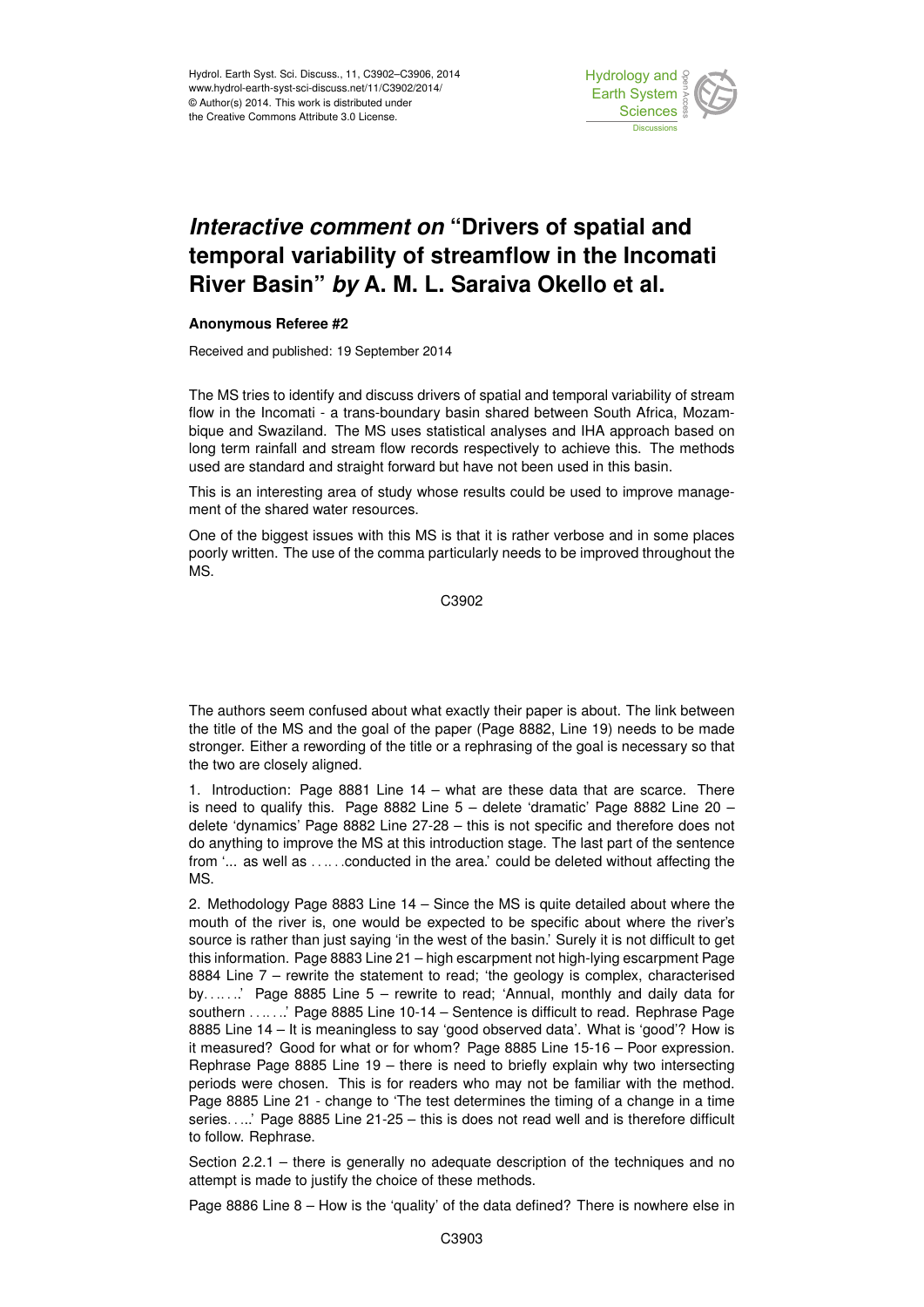the MS that this data 'quality' issue is discussed, so it would need to be qualified here. See my comment on 'good' data. Page 8886 Line 11 – change to '. . ..very few stations could be considered not impacted by human interventions.' Why is it necessary to use data from stations that are 'least' impacted by humans? There is no justification or explanation for this. Page 8886 Line 13 – delete 'and summarized'

Section 2.2.2 – are there no stations in Swaziland? This needs to be explained.

Section 2.2.3 – the whole section is poorly written and needs to be rewritten. The MS does not adequately and clearly explain the IHA method. Some mistakes are pointed below: Page 8887 Line 1-3 – I can hardly follow what the authors are trying to say. Page 8887 Line 7 – what does 'water conditions' mean? Page 8887 line 10 – which flow metrics are these? Page 8887 Line 11 – does the software only analyse 'linear' trends? Why not just say 'trends'? Whether or not these are linear is immaterial, I presume. Page 8887 Line 12-13 – this trend is evaluated with the P value. ... ... What is the p value? What does it represent? What is the range of values for P? Why choose P<=0.05? The explanation and/or justification for method are missing. Page 8887 Line 20-24 – this should be made more concise.

3. Results Page 8888 Line 6-7 –  $\ldots$  due to the elevation gradient.' Firstly, change to '...... as a result of elevation' if you want to use this. Secondly, is this the reason for variability? How was this determined? Sounds like guessing to me. Page 8888 Line 23 – delete 'of an increase or decrease', it is not necessary. Page 8889 Line 18 – '. . ..buffered due to flow regulation. . ..' The use of the phrase 'due to' is wrong. What the authors want to say that it is a consequence of; then they could use 'as a result of' instead. The flow regulation issue is very important and needs to be discussed more. Page 8890 Line 1-4 – This explanation does not sound correct to explain the observed trend. Page 8890 Line 8-10 – the concept of reversals is really interesting. It needs to be properly explained in the text. Page 8890 Line 14-15 – What does 'crosscompensate' mean? How is this compensation achieved? What is the effect of this? No change at all? If there is any other effect observed, how would one confidently talk

C3904

about cross-compensation? How would it definitively be determined? Maybe it's the wrong phrase used here? Page 8890 Line27-next page – The statement needs to be rephrased as it is difficult to follow. Page 8891 Line 15-22 – It is inadequate to use only one rainfall station to explain the change in stream flow, as a stream flow gauge represents a summation over a catchment area, at times quite big (in this case 126 km2). So using one rain gauge, no matter how close to the flow station, does not make sense and is not informative enough. Therefore it is not possible to conclude that the flow reduction is a result of land use change. While it is probable that land use change is the driver here, this cannot be explained by that one rain gauge. Page 8892 Line 16 – who is 'they'? Ridell et al? Then write Ridell et al! Page 8892 Line 18 – What is 'homogenisation of the flow regime'?

4. Discussion Page 8894 Line 3-6 – this issue of problems with data on high flows in the time series was never raised earlier. What is the explanation/discussion for the analysis being uncertain? How? What is the impact? This is a discussion section; one would expect some 'discussion' to take place! In what way would the developments affect the analysis? What can be done? How about naturalisation of flows? Page 8894 Line 16-18 – It sounds like this was not a problem. So why is this reported as a limitation? Page 8895 Line 16 – the concept of 'reverse seasonality' would need to be explained/discussed more clearly. Page 8895 Line 21-22 – This does not read well. Rephrase. Page 8895 Line 25-26 – Did the climate change during this period? Page 8896 Line 9-11 – Rephrase. Page 8896 Line 19-21 – A good point raised that needs to be explained clearly. Page 8896 Line 28 – What does 'this' refer to in 'This is even more. . ...'? Page 8897 Line 5-8 – this is a big challenge and expensive. Perhaps the MS should give pointers as to how this can be achieved.

5. Conclusions Page 8897 Line 10-11 – What does this introductory statement mean? It is not clear. Rephrase Page 8897 Line 19-21 – rephrase statement Page 8898 Line 7-8 – It's the Water research Commission

6. Tables Table 1 – What are 'first priority supplies.' These are not available in the text